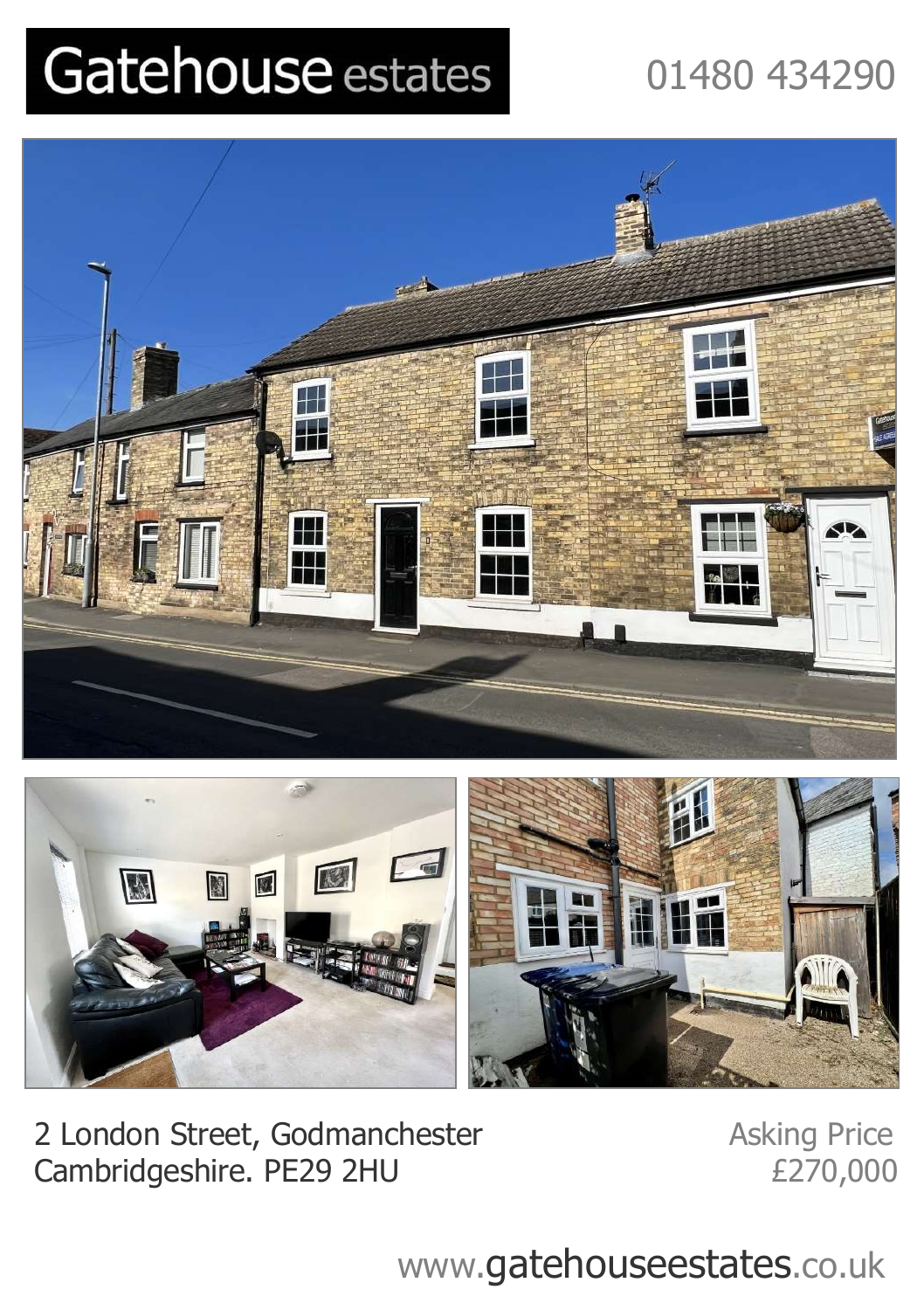A refurbished terrace home in the historic core of the town offering an open plan lounge/dining room, kitchen, three bedrooms and a bathroom. There is a courtyard garden to the rear.

Full details

The front door leads into an open plan lounge/dining room with windows to the front, a window & door to the rear, radiator, storage cupboard and opening to the kitchen.

Kitchen

The kitchen is fitted with a range of base, wall & drawer units with sink & drainer, an integrated oven & grill with hob and extractor over, plumbing for a washing machine, a window to the side and stairs to the first floor.

First Floor Landing Doors lead to the bedrooms, bathroom and loft access.

Bedroom One Window to the front and a radiator.

Bedroom Two Window to the front and a radiator.

Bedroom Three Window to the side, doors to the airing cupboard and a radiator.

Bathroom Bath with shower over, WC, wash basin, towel radiator window to the rear and extractor.

Outside

To the rear is a courtyard garden with a storage shed and right of way across next doors courtyard to the side access.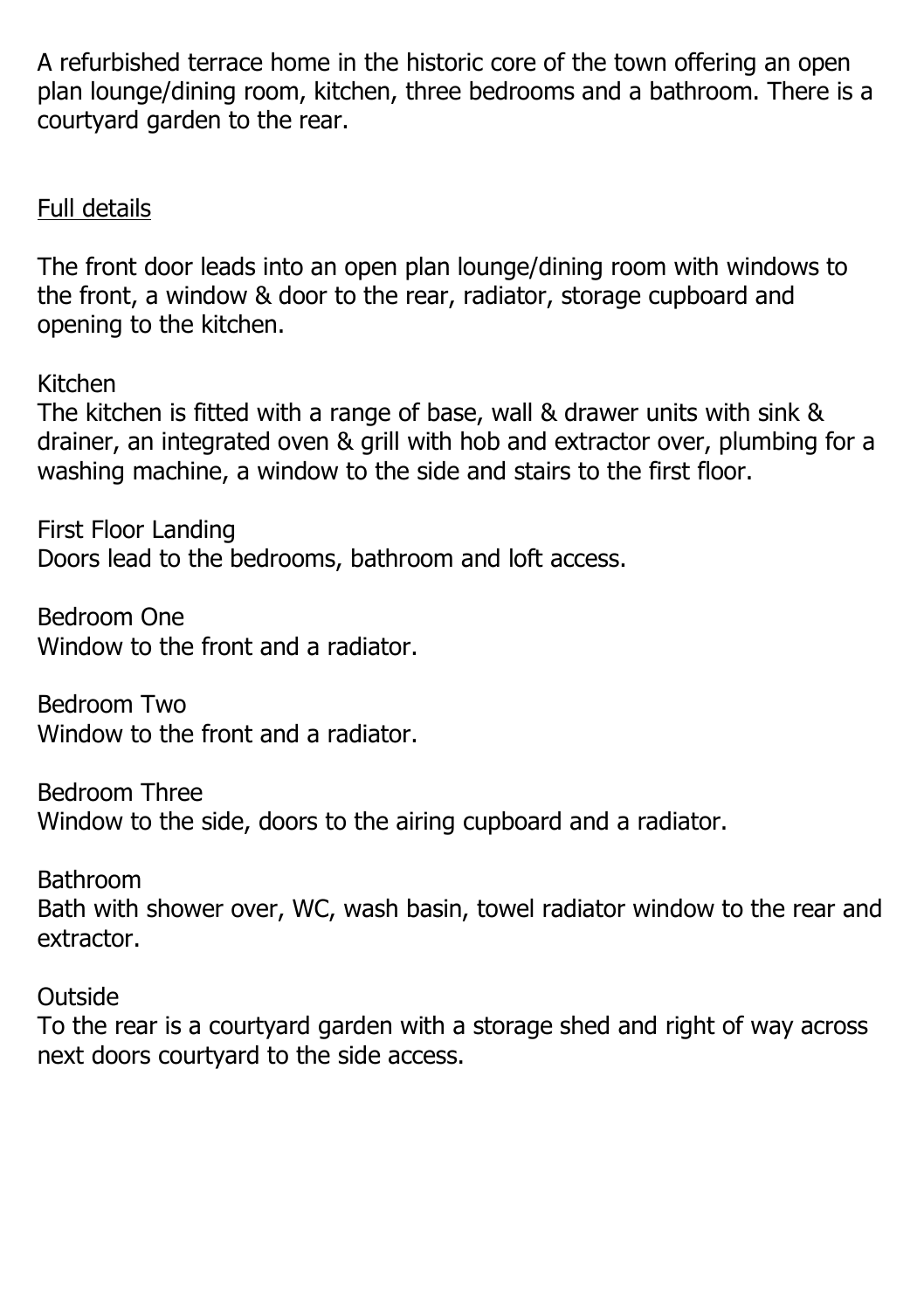